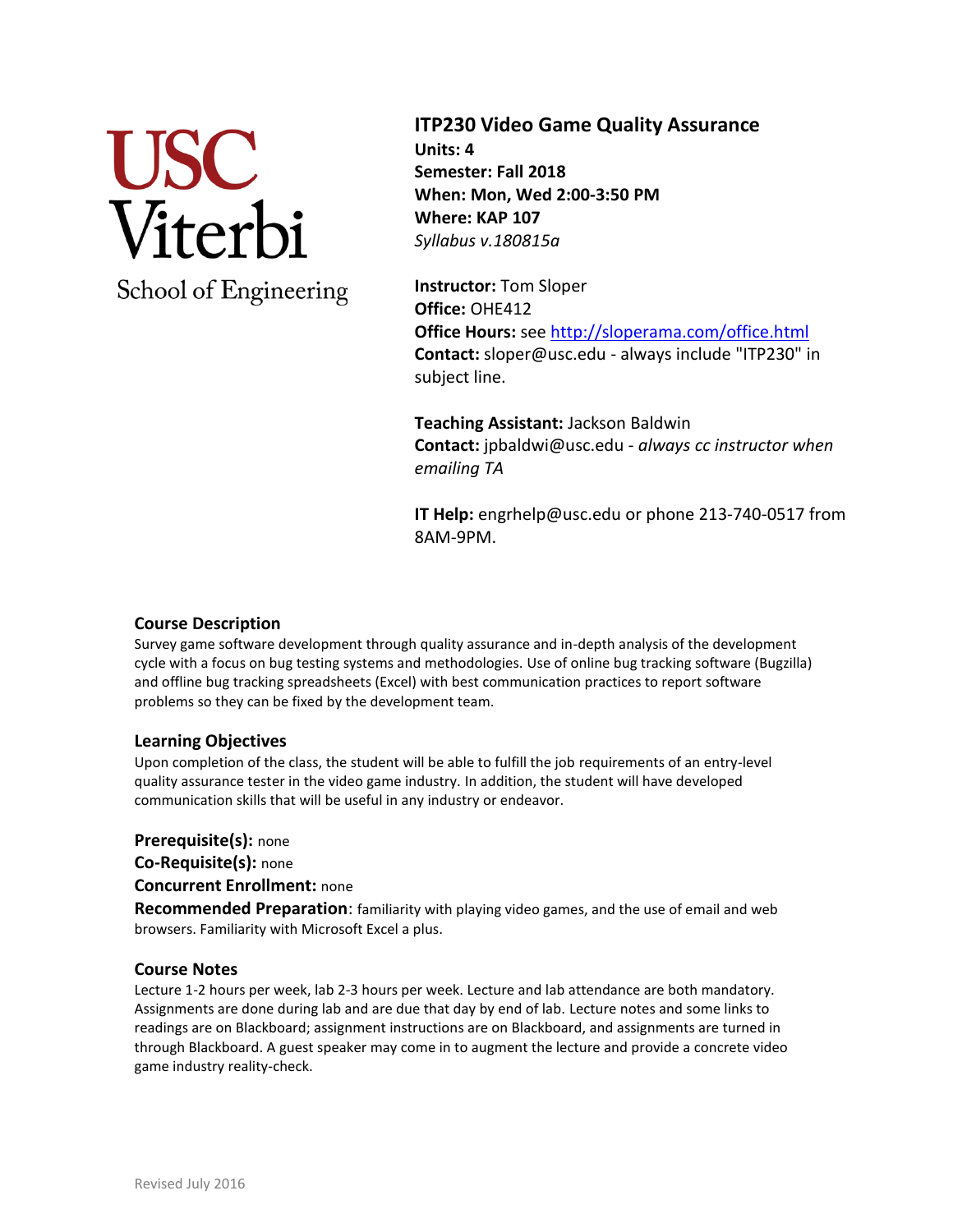# **Technological Proficiency and Hardware/Software Required**

Students should be familiar with the use of computers and video games. Classroom computers are provided, with all necessary software. Students may use their own laptops; Microsoft Office is required (and may be downloaded fro[m http://software.usc.edu\)](http://software.usc.edu/). Bugzilla is available through a Viterbi/ITP server and run through any web browser.

# **Required Readings and Supplementary Materials**

Course Reader (also may be referred to as "course pack"), available at USC bookstore. It may sometimes be a combined course pack for both ITP230 and ITP391. Title: "Video Game Quality Assurance, Production, Design" or simply "Video Game Quality Assurance." Additional readings may be accessed through Blackboard/ Web Links. Students are further advised to subscribe to GamesIndustry.biz.

Recommended reading:

- GAME TESTING ALL IN ONE by C. Schultz, R. Bryant, T. Langdell. Thomson Course Technology, ISBN 1- 59200-373-7
- GAME DEVELOPMENT ESSENTIALS: GAME QA & TESTING by Luis Levy, Jeannie Novak; Delmar Cengage Learning; ISBN-10: 1435439473 - ISBN-13: 978-1435439474
- INTRODUCTION TO GAME DEVELOPMENT, edited by Steve Rabin; Charles River Media; Second Edition, ISBN-13: 978-1-58450-679-9; ISBN-10: 1-58450-679-2
- SECRETS OF THE GAME BUSINESS, edited by François Dominic Laramée; Charles River Media; ISBN 1- 58450-282-7

#### **Description and Assessment of Assignments**

You will create PowerPoint presentations, Excel spreadsheets, Access databases, websites in DreamWeaver, and blogs. Graders will use a rubric to assess grade.

The lab assignments will be posted on Blackboard under the "Assignments" section. Each lab will include instructions, a due date, and a link for electronic submission. There will be at least 5 labs assigned, some in multiple parts.

Lab attendance is not mandatory, but there are some software packages that may not be available in non-ITP labs. If you have questions about any of the lab assignments, attend a lab session. Do not send any email to the instructor regarding lab instructions. You are also invited and encouraged to attend the instructor's office hours for lab-related questions.

You must keep a backup copy of all lab work, including assignments you submit on Blackboard. You are required to save your labs on your laptop, in an email to yourself, or on a website such as [http://www.dropbox.com.](http://www.dropbox.com/) You will not be able to save your work on the lab computers, but you can save your work on the virtual desktop available from Viterbi at<https://mydesktop.vlab.usc.edu/>

#### **Achievements**

Students earn "achievements" by various means: on-time participation 5 weeks in a row, excellent in-class discussion participation, assisting another student during lab, etc. Achievements are awarded in the form of specially marked playing cards or trading cards. Cards may be traded with other students. A student can combine cards to form special combinations; those card combinations can be turned in to the instructor in exchange for marks upgrades, lateness/absence reduction, etc. Details a[t http://sloperama.com/achieve/](http://sloperama.com/achieve/) (content of achievements page are subject to change).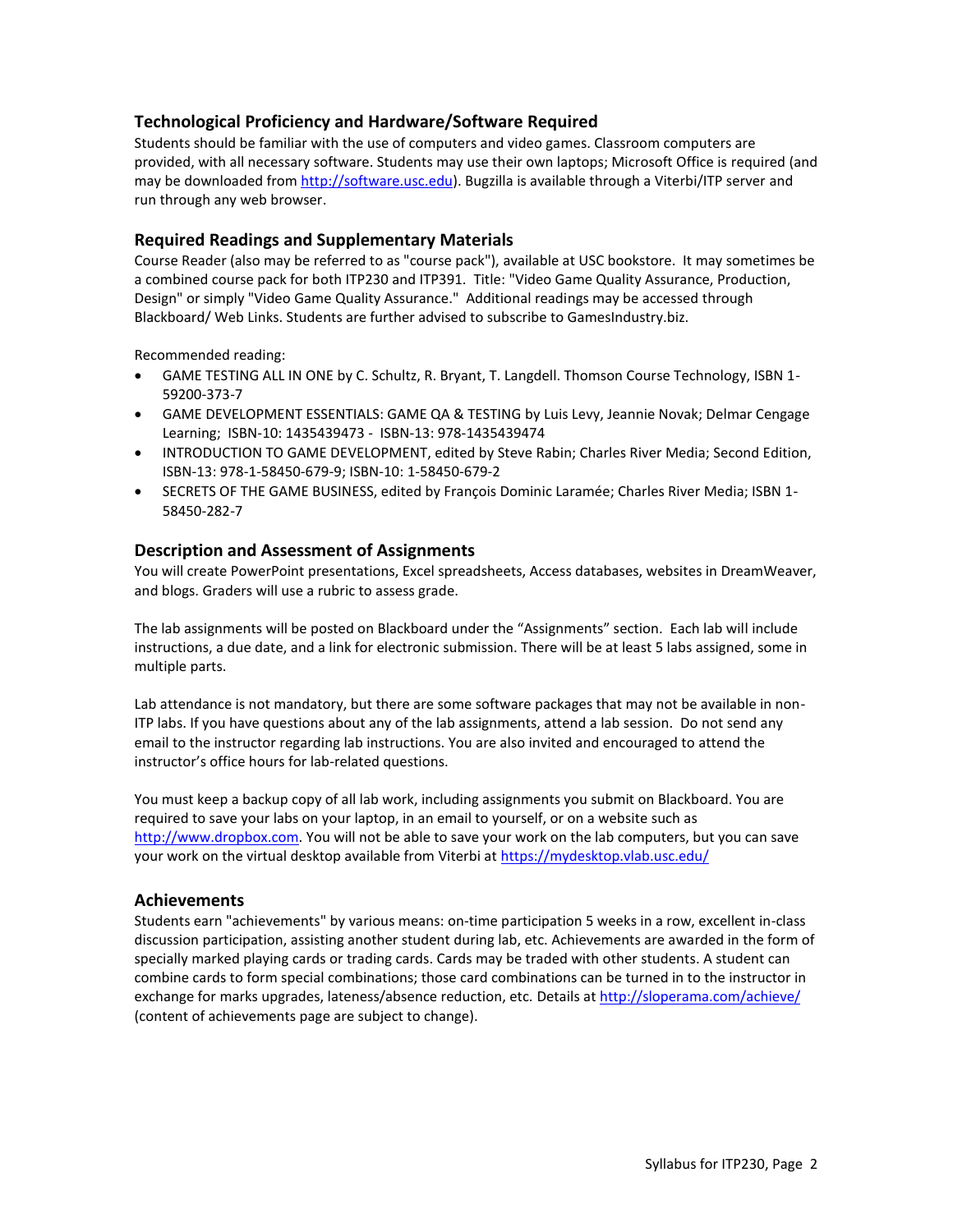# **Grading Breakdown**

The following percentage breakdown will be used in determining the grade for the course.

| <b>Assignment</b>  | <b>Points</b> | % of Grade |
|--------------------|---------------|------------|
| Weekly assignments | 1400          | 50%        |
| Midterm exam       | 100           | 20%        |
| Final exam         | 100           | 20%        |
| Participation      | 28            | 10%        |
|                    |               |            |
| <b>TOTAL</b>       |               | 100%       |

#### **Grading Scale**

Course final grades will be determined using the following scale

| А  | 95-100       |
|----|--------------|
| А- | 90-94        |
| B+ | 87-89        |
| B  | 83-86        |
| в- | 80-82        |
| C+ | 77-79        |
| C  | 73-76        |
| C- | 70-72        |
| D+ | 67-69        |
| D  | 63-66        |
| D- | 60-62        |
| F  | 59 and below |

## **Assignment Rubrics**

In general, points may be deducted for SGP (spelling, grammar, and punctuation) errors unless the student is demonstrably from a non-English-speaking country. Points are also deducted when student disobeys or fails to understand instructions or communication principles covered in lecture or demonstrations.

## **Assignment Submission Policy**

Labs must be submitted on Blackboard. Do not email them to the instructor. It is your responsibility to submit your assignments on or before the due date (due date is normally "same day assigned" - normally Wednesdays). Assignments turned in one day late will have 20% of the total points deducted from the graded score. Assignments turned in two days late will have 50% of the total points deducted from the graded score. After two days, submissions will not be accepted and you will receive a 0.

## **Grading Timeline**

Standard timeline is one week. Notify instructor if grades are not posted within 10 days of assignment due date.

## **Additional Policies**

Attendance is recorded during each lecture and lab. If you are going to be absent from class, email valid excuse to instructor more than one hour prior to class to be counted as present. Athletes likewise must notify instructor in advance of the absence and are still expected to turn in all work. As noted above, assignment is still due on the day of lab, and can be turned in on Blackboard from anywhere in the world with internet access. Only proper businesslike emails accepted.

No make-up exams (except for documented medical or family emergencies) will be offered nor will there be any changes made to the Final Exam schedule.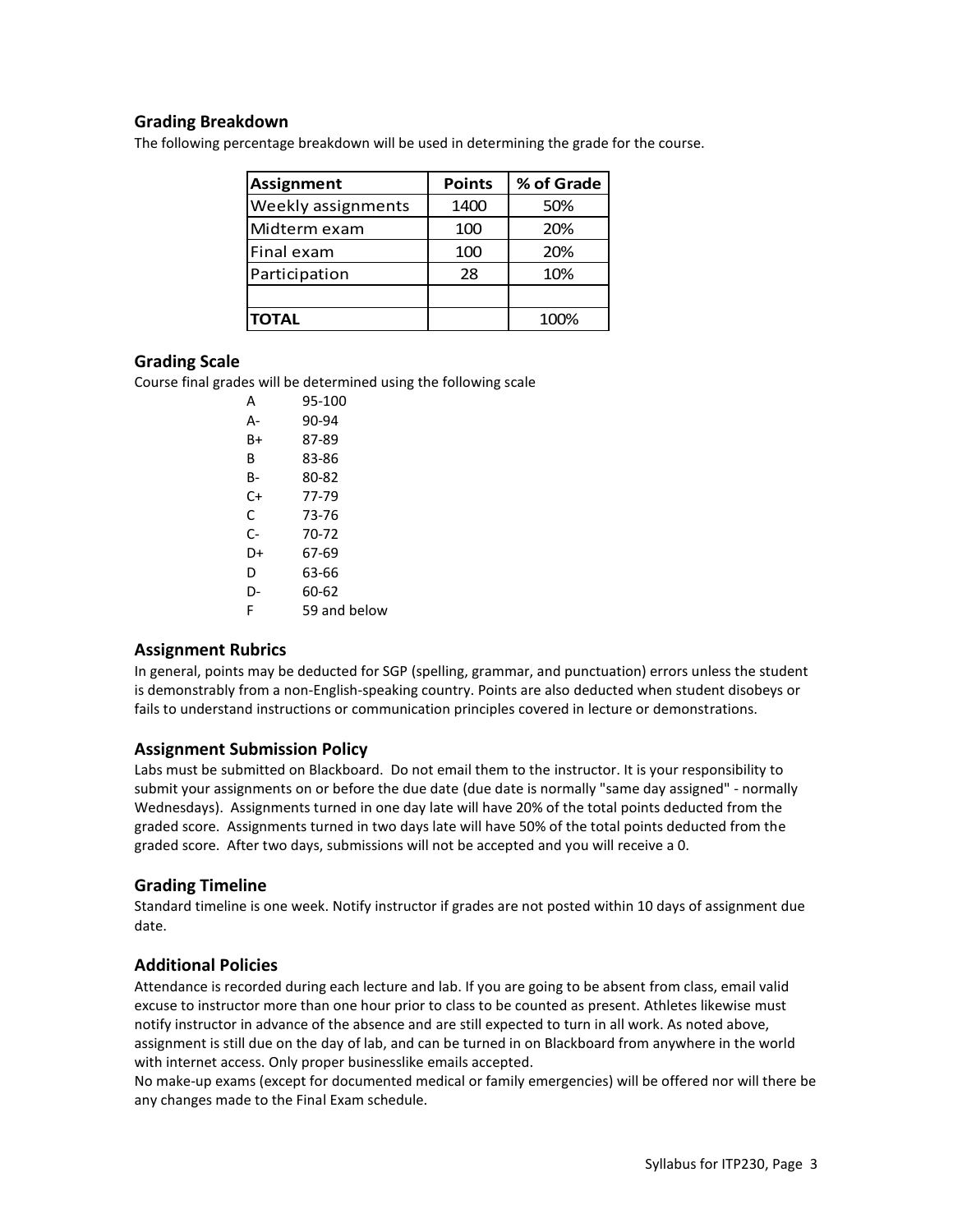# **ITP230 Course Schedule: A Weekly Breakdown**

Precise schedule of class lectures and assignments may vary due to holidays, guest speaker availability, or other unforeseen circumstances.

|        | <b>Topics/Daily Activities</b>                                                                                                                                              | <b>Readings and Homework</b>                                                                                             | <b>Deliverable/ Due Dates</b>                                                                                                          |
|--------|-----------------------------------------------------------------------------------------------------------------------------------------------------------------------------|--------------------------------------------------------------------------------------------------------------------------|----------------------------------------------------------------------------------------------------------------------------------------|
| Week 1 | Intro to course and to<br>QA. Intro to Test<br>Cases.                                                                                                                       | Sloperama FAQ 5 - link<br>on Blackboard/Web<br>Links                                                                     | Write 5 test cases in Excel;<br>write 2 simulated emails in<br>Word. Due Wednesday by<br>11:59 PM (always on<br>Wednesday by 11:59 PM) |
| Week 2 | Game development<br>teams and Test Suites.                                                                                                                                  | Sloperama FAQs 7, 17,<br>and 75 - links on<br><b>Blackboard/ Web Links</b>                                               | Write a test suite of 5 related<br>test cases in Excel                                                                                 |
| Week 3 | No class Monday<br>(holiday). Wednesday:<br>Game industry<br>company types. Intro<br>to Bug Reports.                                                                        | Course Pack chapter<br>7.2, pp. 837-849                                                                                  | Write bugs in Bugzilla, and<br>track bug progress in Excel<br>(hereinafter: "Bugzilla and<br>Excel")                                   |
| Week 4 | The retail side. Getting<br>a QA job.                                                                                                                                       | Course Pack chapter<br>7.2, pp. 850-854                                                                                  | <b>Bugzilla and Excel</b>                                                                                                              |
| Week 5 | Concept Phase of<br>game development.<br>Moving up from QA.                                                                                                                 | Course Pack chapter<br>7.1, pp. 791-794                                                                                  | <b>Bugzilla and Excel</b>                                                                                                              |
| Week 6 | <b>Pre-Production Phase</b><br>of game development.<br>The back-and-forth of<br>bug reporting.                                                                              | Course Pack chapter 13,<br>pp. 269-285                                                                                   | Quiz, worth half this week's lab<br>work. Bugzilla and Excel                                                                           |
| Week 7 | Test Trees.                                                                                                                                                                 | Course Pack chapter<br>7.1, pp. 794-804                                                                                  | Create a Test Tree in Word or<br>Excel or PowerPoint. Bugzilla<br>and Excel                                                            |
| Week 8 | Production Phase of<br>game development.                                                                                                                                    | Course Pack chapter<br>7.1, pp. 804-823<br>Read "The Class of<br>Quality Assurance" - link<br>on Blackboard/Web<br>Links | <b>Bugzilla and Excel</b>                                                                                                              |
| Week 9 | Monday: prep for<br>midterm. Wednesday:<br>MIDTERM EXAM<br>Format: multiple<br>choice, True/False, fill-<br>the-blank, essay (write<br>a bug, a test case, a<br>test suite) | To prepare for midterm,<br>review lectures,<br>readings, and lab<br>assignments                                          | No lab assignment this week                                                                                                            |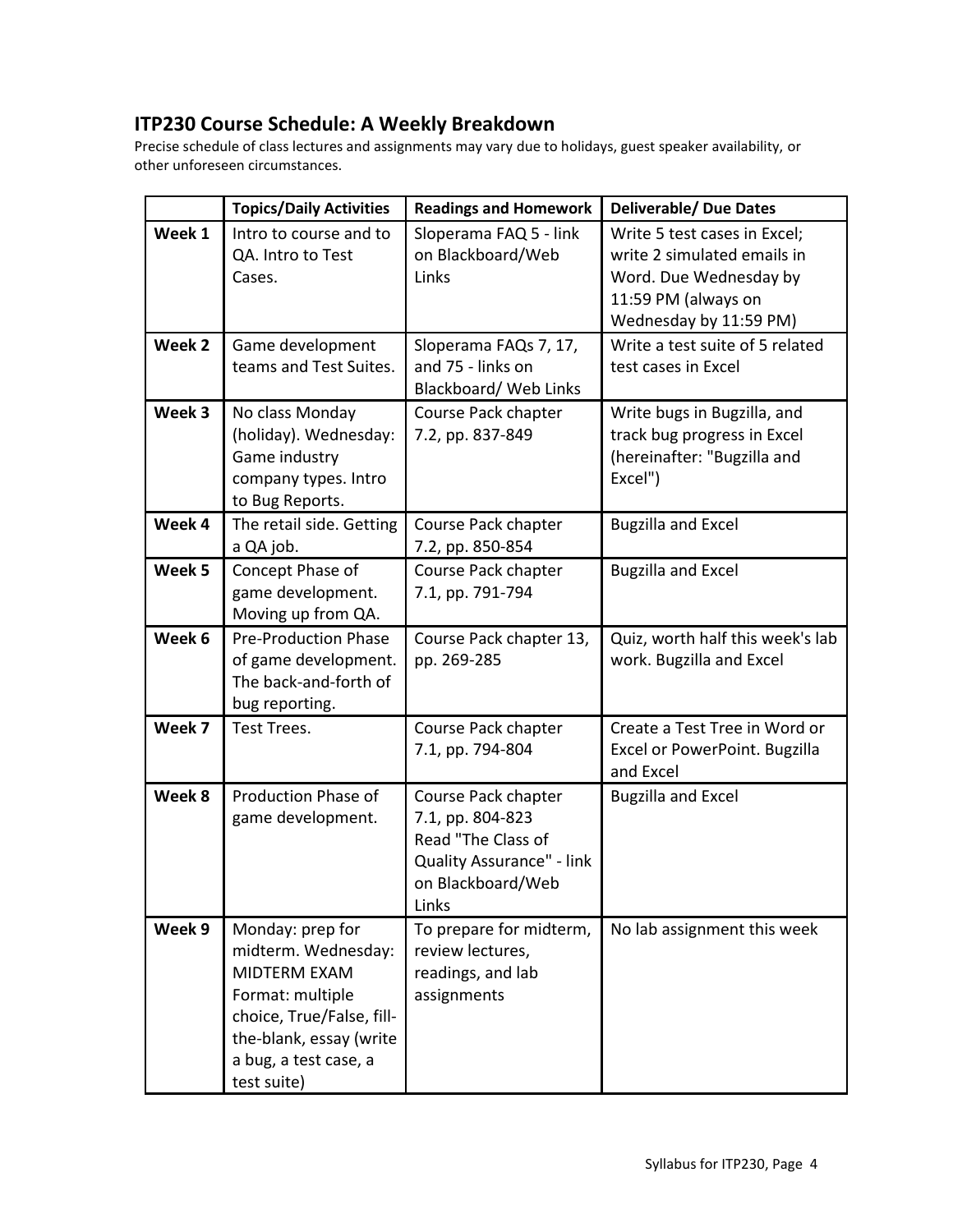| <b>SPRING</b><br><b>BREAK</b> |                                                                                                                                                 |                                                                                                                                                                   |                                                                                                                                        |
|-------------------------------|-------------------------------------------------------------------------------------------------------------------------------------------------|-------------------------------------------------------------------------------------------------------------------------------------------------------------------|----------------------------------------------------------------------------------------------------------------------------------------|
| <b>Week</b><br>10             | Midterm postmortem.<br>Lecture: Post-<br><b>Production Phase of</b><br>game development                                                         | Course Pack chapter 11<br>(Test Flow Diagrams)                                                                                                                    | <b>Bugzilla and Excel</b>                                                                                                              |
| <b>Week</b><br>11             | Test Flow Diagrams.                                                                                                                             | Course Pack chapter 7.3<br>(Publisher-Developer<br>Relationship)                                                                                                  | Create test flow diagram.<br><b>Bugzilla and Excel</b>                                                                                 |
| <b>Week</b><br>12             | Publisher-developer<br>relationship in game<br>development. Combo<br>Testing.                                                                   | Course Pack chapter 7.1<br>(finish chapter). Watch<br>"Extra Credits -<br>Playtesting" - link on<br>Blackboard/Web Links                                          | Create combo table. Bugzilla<br>and Excel                                                                                              |
| <b>Week</b><br>13             | Play Balance Testing,<br>ad hoc testing, player-<br>type combo testing.                                                                         | IGN article, "Tough Life<br>of a Game Tester" - link<br>on Blackboard/Web<br>Links                                                                                | Create player-type table.<br><b>Bugzilla and Excel</b>                                                                                 |
| <b>Week</b><br>14             | Quality Appraisal.<br>User Stories.<br>Aftermarket Phase of<br>game development.                                                                | "Spider-Man Shattered<br>Dimensions"<br>Postmortem - link on<br>Blackboard/Web Links.<br>Find online articles<br>about trends in games<br>for discussion week 15. | Write user stories. Bugzilla and<br>Excel                                                                                              |
| <b>Week</b><br>15             | Testing social games,<br>localization testing,<br>certification testing.<br>The future of games<br>and game QA. Final<br>exam prep.             | "God of War Ascension"<br>postmortem. "Albert<br>Reed on Indie Dev."<br>"How Riot Handles<br>Rapid QA Cycles." - link<br>on Blackboard/Web<br>Links               | Close all open bugs on Bugzilla;<br>finish Excel worksheet.                                                                            |
| <b>FINAL</b>                  | Held in usual<br>classroom. Format:<br>multiple choice,<br>True/False, fill-the-<br>blank, essay (write a<br>bug, a test case, a user<br>story) | To prepare for final,<br>review lectures,<br>readings, and lab<br>assignments                                                                                     | Date: Friday Dec. 7, 2:00 PM<br>to 4:00 PM. See<br>https://classes.usc.edu/term-<br>20183/finals/<br>NO EXCEPTIONS*<br>NO MAKE-UP EXAM |

\*Except for the exceptions discussed in lecture, and showing in lecture slides on Blackboard